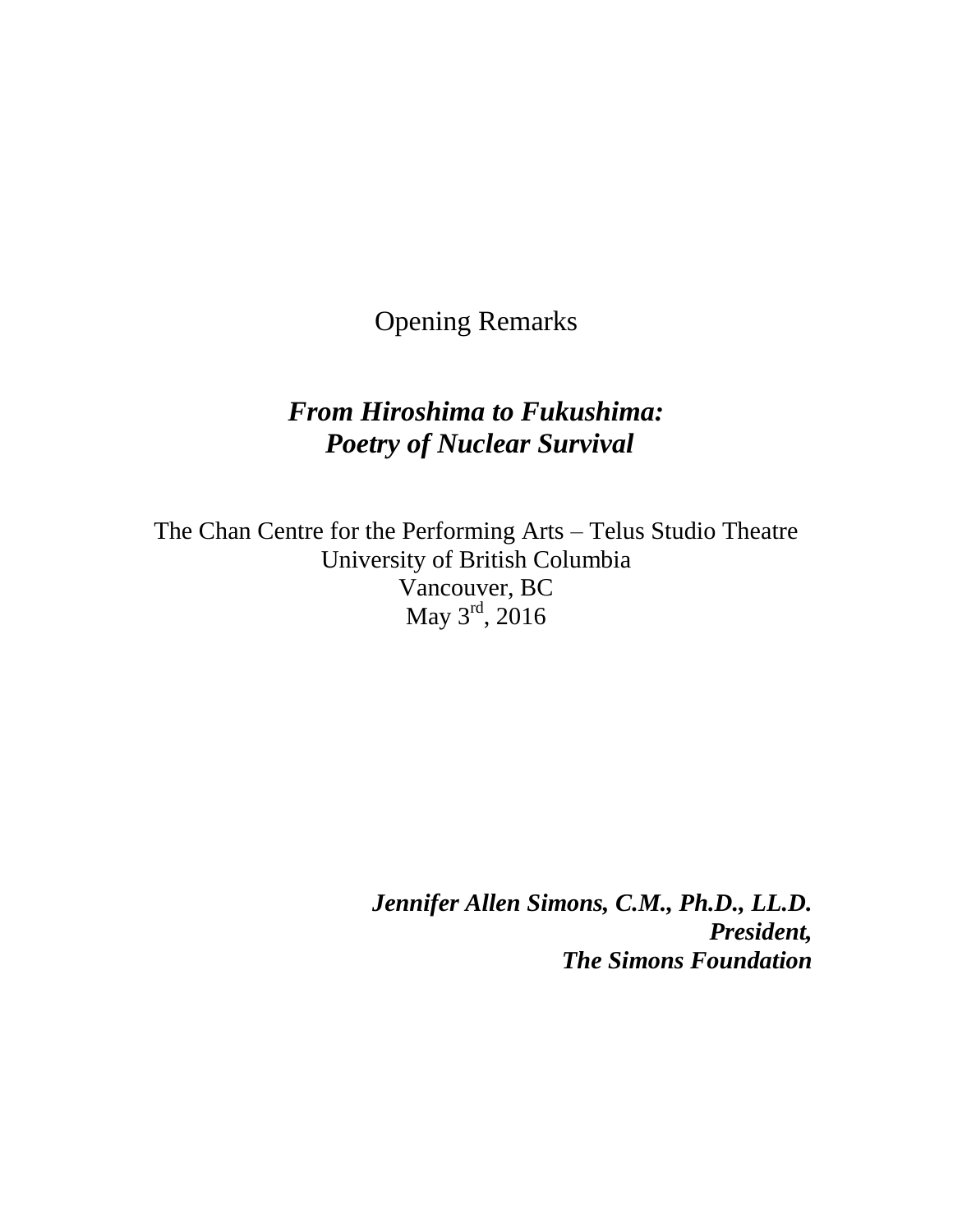I am honoured to be participating in this praiseworthy event in the company of two such renowned artists from Japan - Ms. Sayuri Yoshinaga and Mr. Ryuichi Sakamoto - who have come to Vancouver to impart - through poetry and music – the pain and suffering of the survivors of the atomic bombings of Hiroshima and Nagasaki; and as well, the despair experienced in Japan from the catastrophic consequences of the meltdown of Fukushima nuclear power plant five years ago – the tragic loss of life, of livelihoods, of enforced evacuation, and the onset of illness.

Sayuri Yoshinaga and Ryuichi Sakamoto are here to focus attention on the immense dangers of nuclear technology and its catastrophic consequences.

Nuclear technology is the probably the most dangerous technology ever created, and was first utilized as bombs dropped over Hiroshima and Nagasaki - weapons of war - though not weapons in the usual sense, but rather, *instruments of mass extinction.* Nuclear technology was later utilized for power generation.

However, because of man's inability to control Nature and to control nuclear technology, nuclear power plants generating energy for civilian use are, demonstrably, *ticking time bombs.* Innocent citizens - men, women and children - in Japan have suffered from the calamitous consequences of this technology both in peace and in war.

I would like to express my heartfelt sorrow for the citizens of Nagasaki and Hiroshima who suffered, from what can only be called, crimes against humanity - events so catastrophic and abhorrent they should never have occurred.

I have read of the harrowing experiences of many of the survivors of these atom bombings. I have listened to stories of death of their loved ones, stories of their own survival - of unspeakable suffering and of lifelong debilitating illness. As Mr. Tadatoshi Akiba, the former Mayor of Hiroshima, says *"An atomic bombing creates a living hell on Earth where the living envy the dead."* 

We must ensure that atrocities - such as the bombings of Hiroshima and Nagasaki – both violations of International Humanitarian Law - *under any circumstances* - never happen again. $1$ 

And I am filled with admiration for the courage and perseverance of those citizens of Hiroshima and Nagasaki, who travel the world in their on-going endeavours to have

l

<sup>&</sup>lt;sup>1</sup> The atomic bombings of Hiroshima and Nagasaki were in violation of the rules of International Law: of The Hague 1907 Conventions and The Hague 1922-23 Draft Rules of Air Warfare, rules which were fully subscribed to by the United States. And moreover, the bombings violated the United States own 1940 War Department Field Manual 27-10, *Rules of Land Warfare.* These laws all prohibit targeting peaceful, civilian populations

Rules of Air Warfare, rules which were fully sub moreover, the bombings violated the United States own 1940 War Department Field Manual 27-10, Rules of Land Warfare. These laws all prohibit targeting peaceful, civilian populations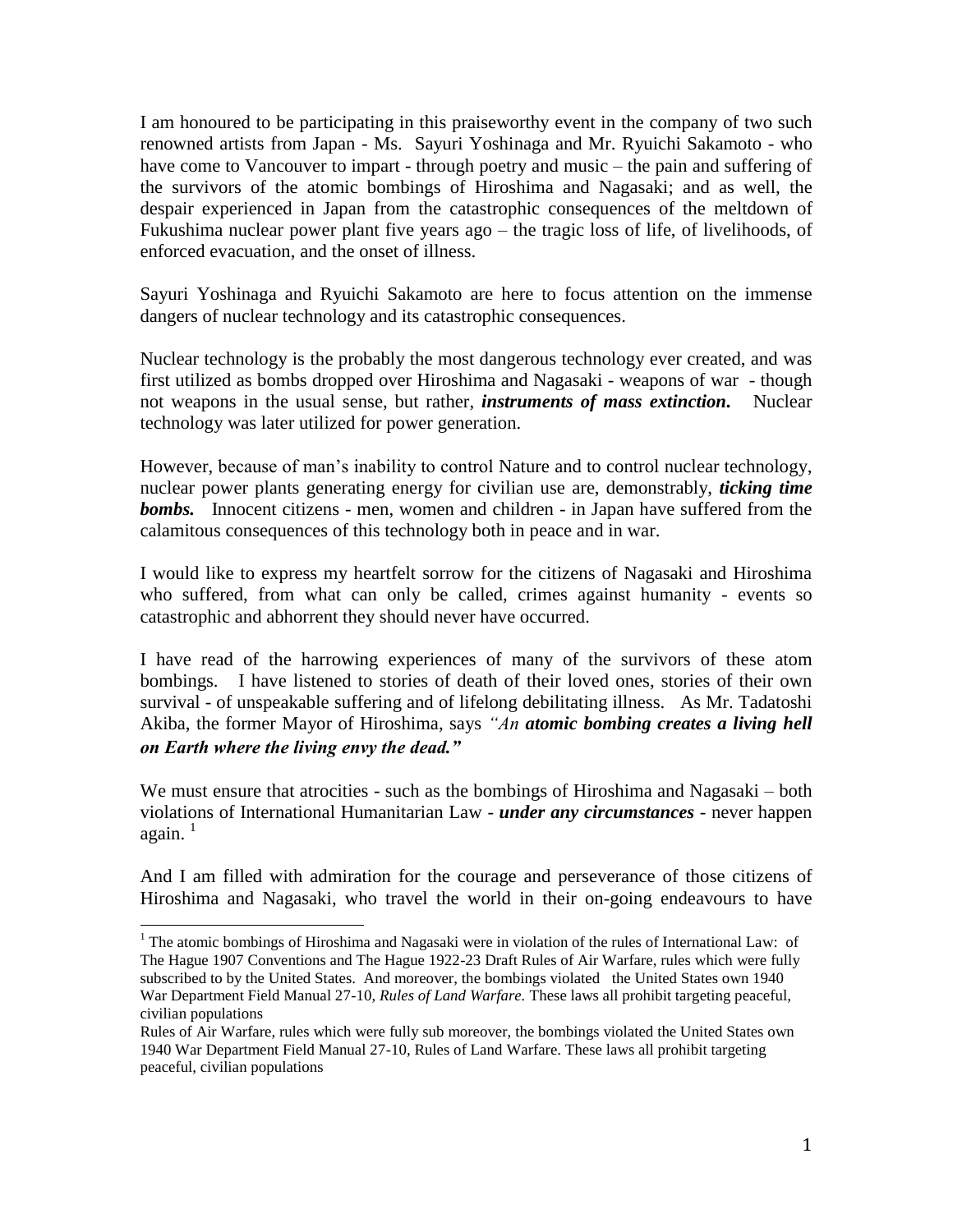people understand the consequences for humanity of these atom bombings – and of their efforts to have nuclear weapons - weapons of terror - eliminated and banned.

Ms. Yoshinaga and Mr. Sakamoto walk in their footsteps; and speak - not only for the ones who did not survive, or for the ones who lived and suffered - but also for the future of humankind. And it is my hope that members of each generation - in honour of those who died and of those who survived - will continue to bear witness to this catastrophic event until nuclear weapons are banned for all time, and until all nuclear power plants are confined to the graveyard.

The uranium and plutonium bombings of Hiroshima and Nagasaki are *not static war relics of the historical past*, but rather*, transformative moments.* It was the first use of nuclear technology on human populations – the mass destruction of human beings using only one bomb. It was the creation of a new paradigm - the nuclear age - from which was born the grim reality of a prospective future for humanity *– the ability for the human species to extinguish itself.* 

Whether we think about it or not, the reality is that we live with this prospect  $-$  this nightmarish future - every day of our lives.

Humanity is at great risk from a nuclear detonation. Nine countries are in possession of a total of fifteen thousand, three hundred and fifty nuclear weapons; with a total of one thousand, eight hundred, in the United States and Russia, on hair-trigger alert and targeted for immediate launch. And each of these nuclear weapons, are of a magnitude one thousand times greater than the bombs of Hiroshima and Nagasaki.

Eric Schossler, investigative journalist and author of *Command and Control,* in a recent interview said that – and I quote him - "The odds of a major city, somewhere in the world, being destroyed by a nuclear weapon are probably greater today than ever before."<sup>2</sup>

The risks are high from nuclear accidents, from accidental, mistaken, unauthorized, or intentional launch; from cyber attacks, and from theft of nuclear materials by terrorists.

The political and militarized realm in the nuclear-armed states have failed to come to terms with the nuclear menace – have refused to acknowledge the catastrophic consequences for humanity; and the moral responsibility of governments to protect their citizens. To justify possession of their weapons, the nuclear weapons states prioritize the hazardous theory of deterrence, and attempt to control nuclear proliferation, rather than to eliminate and to ban nuclear weapons. Yet, it is commonly accepted that as long as nuclear weapons exist, there will, at some point, be a nuclear detonation.

 $\overline{a}$ 

 $2^2$  Mark Hertsgaard, "3 Minutes Until We all Die", The Nation, January 23rd, 2015